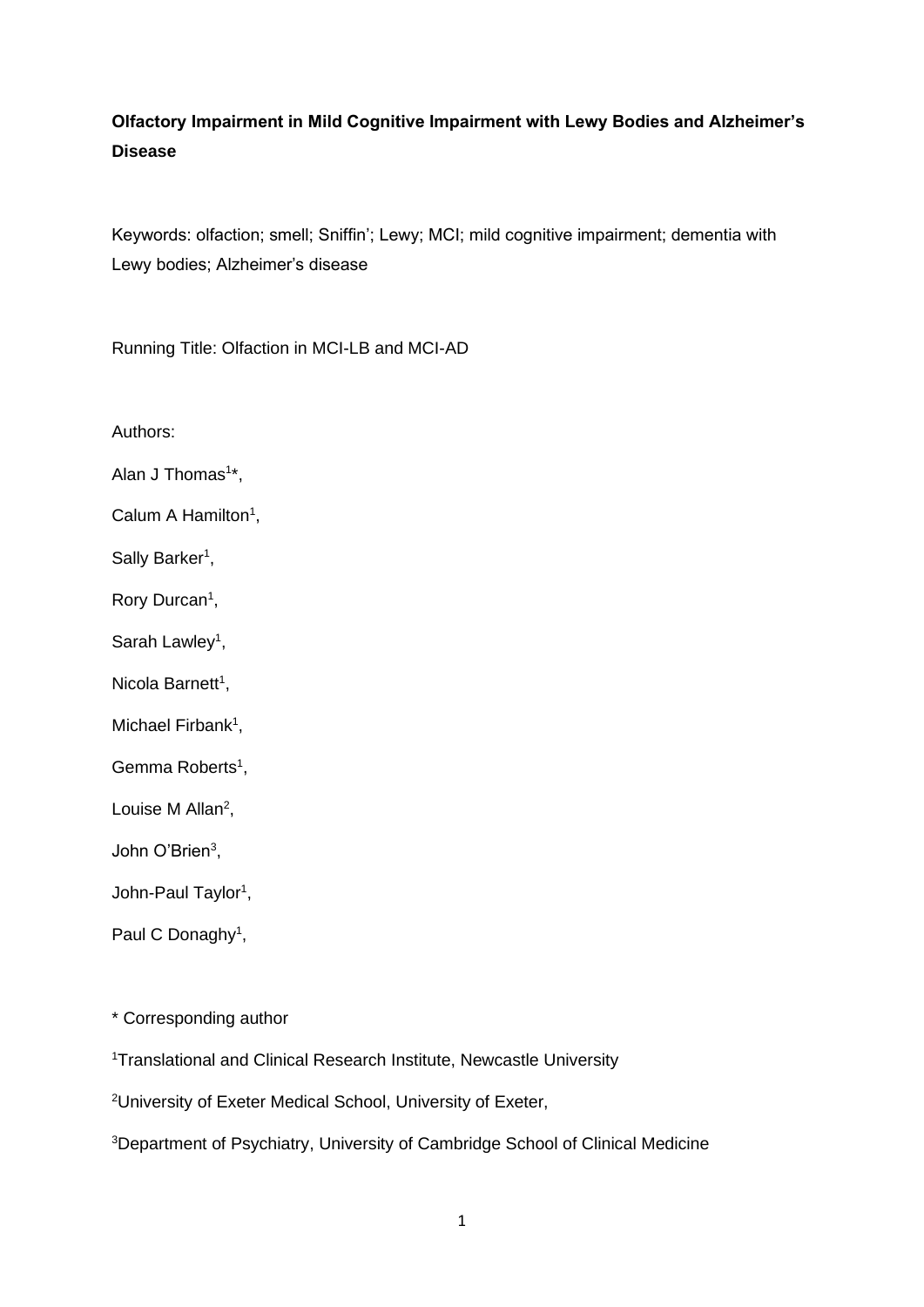Word Count: 3424 (text); 250 (abstract)

Two tables and two figures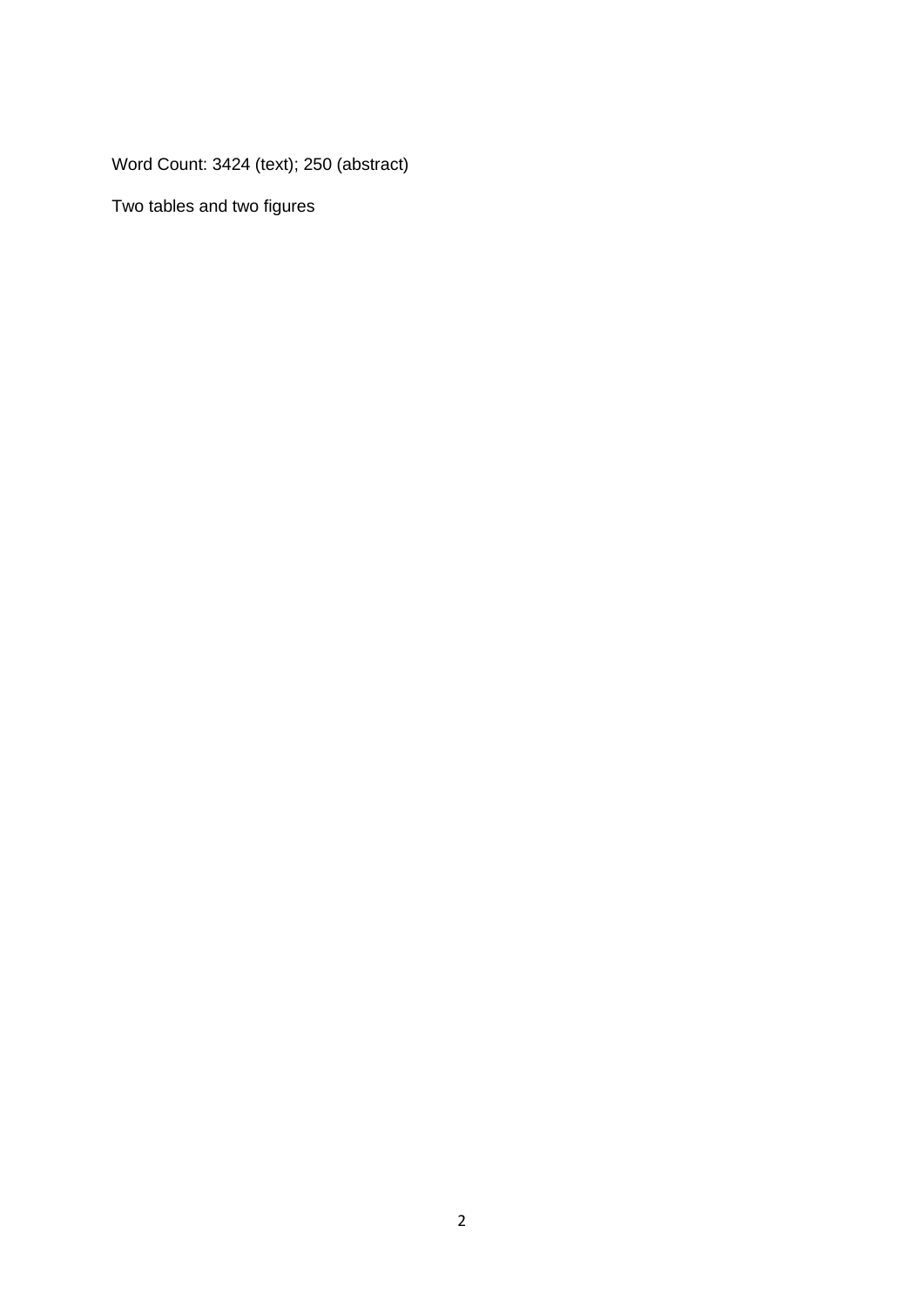# **Olfactory Impairment in Mild Cognitive Impairment with Lewy Bodies and Alzheimer's Disease**

# **Abstract**

# **Objectives**

Impaired olfaction may be a biomarker for early Lewy body disease but its value in Mild Cognitive Impairment with Lewy bodies (MCI-LB) is unknown. We compared olfaction in MCI-LB with MCI due to Alzheimer's disease (MCI-AD) and healthy older adults. We hypothesised that olfactory function would be worse in probable MCI-LB than in both MCI-AD and healthy comparison subjects (HC).

# **Design**

Cross-sectional study assessing olfaction using Sniffin' Sticks 16 (SS-16) in MCI-LB, MCI-AD and HC with longitudinal follow-up. Differences were adjusted for age and receiver operating characteristic curves were used for discriminating MCI-LB from MCI-AD andHC.

# **Setting**

Participants were recruited from Memory Services in the North East of England

# **Participants**

38 probable MCI-LB, 33 MCI-AD, 19 possible MCI-LB and 32HC.

# **Measurements**

Olfaction was assessed using SS-16 and a questionnaire.

# **Results**

Participants with probable MCI-LB had worse olfaction than both MCI-AD (Age-adjusted mean difference (B)=2.05,95% CI:0.62-3.49, p=.005) and HC (B=3.96, 95% CI:2.51–5.40, p<.001). The previously-identified cut-off score for the SS-16 of ≤ 10 had 84% sensitivity for probable MCI-LB (95% CI: 69-94%) but 30% specificity vs MCI-AD. ROC analysis found a lower cut-off of ≤ 7 was better (63% sensitivity for MCI-LB, with 73% specificity vs MCI-AD and 97% vsHC). Asking about olfactory impairments was not useful in identifying them.

# **Conclusions**

MCI-LB had worse olfaction than MCI-AD and normal ageing. A lower cut-off score of ≤ 7 is required when using SS-16 in such patients. Olfactory testing may have value in identifying early LB disease in memory services.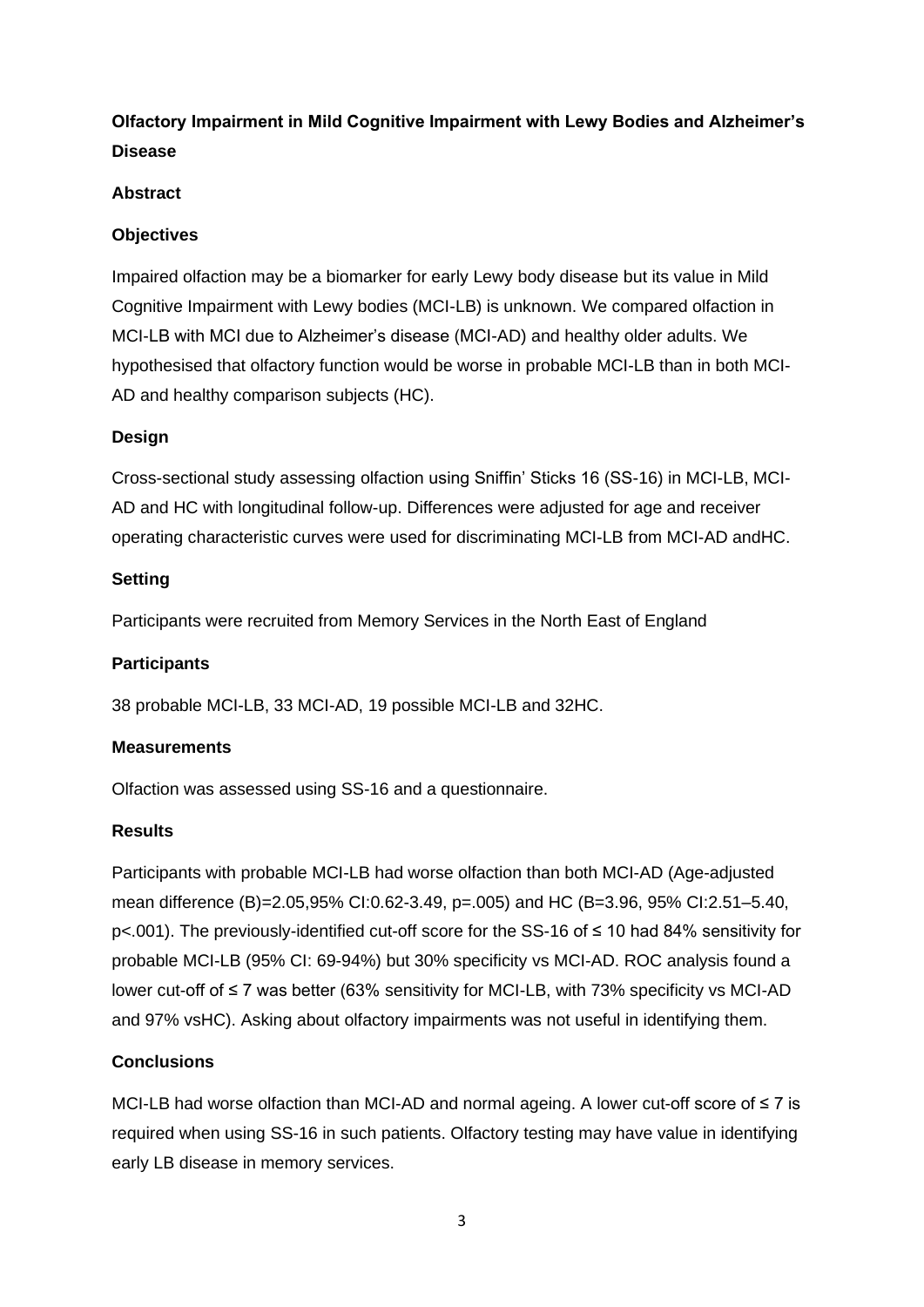Keywords: olfaction; smell; Sniffin'; Lewy; MCI; mild cognitive impairment; dementia with Lewy bodies; Alzheimer's disease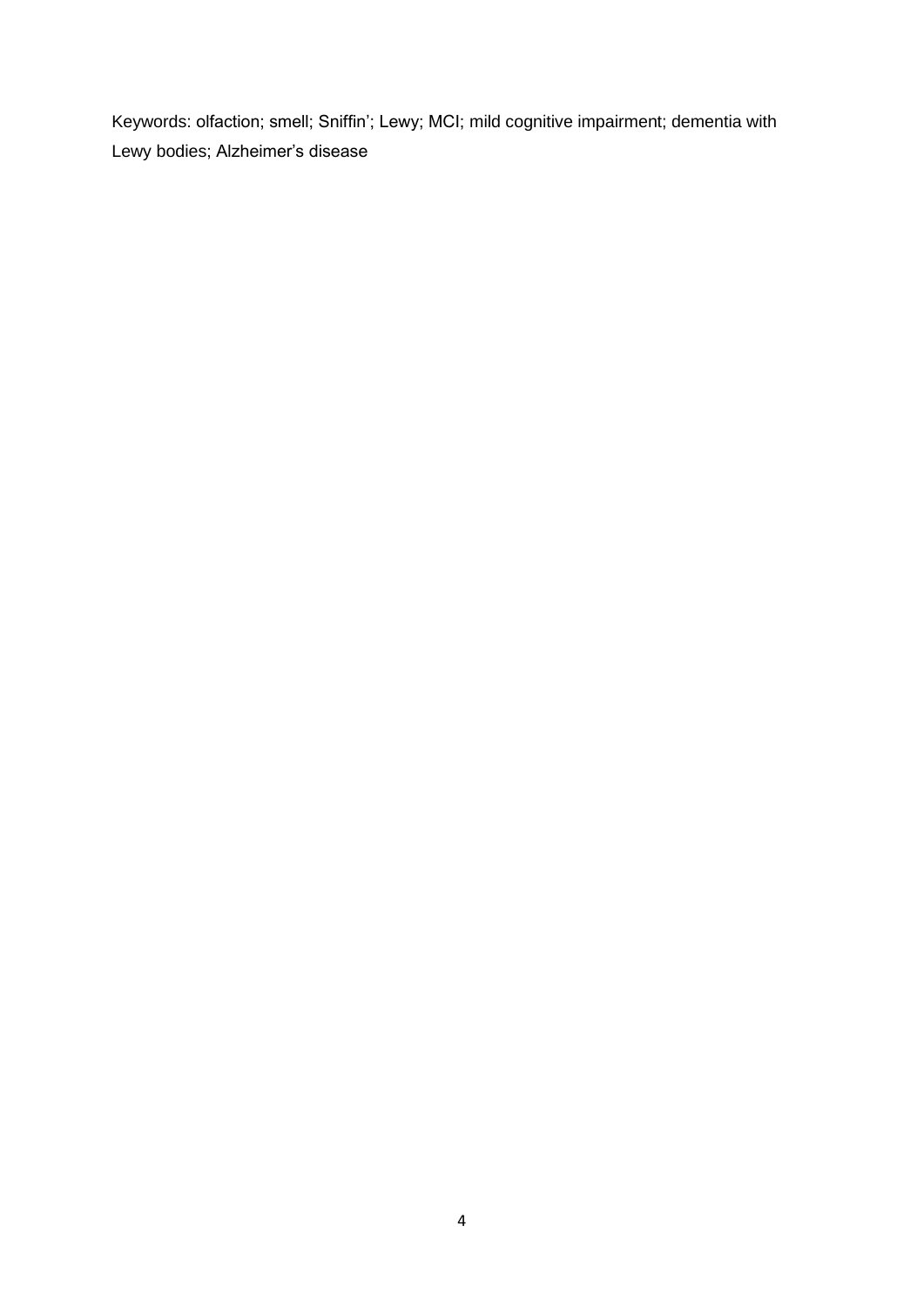### **Introduction**

Olfactory impairment is a common and early feature of many neurodegenerative diseases but is especially prominent in Lewy body (LB) diseases where pathologic involvement of all parts of the olfactory system is recognised(Attems *et al.*, 2014). Its high prevalence and early presence makes it a key prodromal feature of Parkinson's disease (PD), with a review indicating its onset decades before motor symptoms(Savica *et al.*, 2018). However, only a few studies have directly assessed olfaction in dementia with Lewy bodies (DLB), with studies using both clinical(Westervelt *et al.*, 2016; Westervelt *et al.*, 2003; Williams *et al.*, 2009; Yoo *et al.*, 2018; Yoon *et al.*, 2015) and neuropathological diagnoses(Beach *et al.*, 2020; McShane *et al.*, 2001; Olichney *et al.*, 2005) finding greater impairments in DLB than AD.

The early and accurate identification of DLB is recognised as important for optimising patient management(Taylor *et al.*, 2020). We have reported the diagnostic utility of both dopaminergic imaging with FPCIT and cardiac MIBG imaging in mild cognitive impairment (MCI). Both had high specificity (88% for each)(Roberts *et al.*, 2021a; Roberts *et al.*, 2021b) but more modest sensitivity for identifying MCI with Lewy bodies (MCI-LB) compared with MCI-AD. There is therefore a need to find simple, inexpensive tests which can be applied in memory services, with the aim of identifying a large proportion of those with likely LB disease. This would enable these imaging investigations to be focussed on people with a much higher probability of having LB disease. One approach is to test for olfactory impairment, especially odour identification.

Although odour identification tests discriminate well between PD and non-PD(Mahlknecht *et al.*, 2016), such studies have typically been undertaken in younger adults and olfactory function declines with age with hypolfaction being present in about 25% of older adults(Murphy *et al.*, 2002). Olfactory deficits are also reported in AD, which might seem to further limit the potential value of olfaction tests in identifying DLB, but not only do these occur significantly more often in DLB than AD but the early involvement of the olfactory organ by LB diseases and the associated prominence of hyposmia in prodromal PD(Savica *et al.*, 2018) suggests that olfactory impairments may discriminate between AD and DLB at the MCI stage. In addition, a large proportion of abnormal olfaction in clinically diagnosed AD is due to co-morbid LB disease(Beach *et al.*, 2020). So olfactory testing may be a sensitive test for prodromal DLB This is supported by a few small studies of olfaction. One found no differences between AD and DLB at the dementia stage whilst such differences were present at the earlier MCI stage(Yoo *et al.*, 2018); in a longitudinal study in which olfaction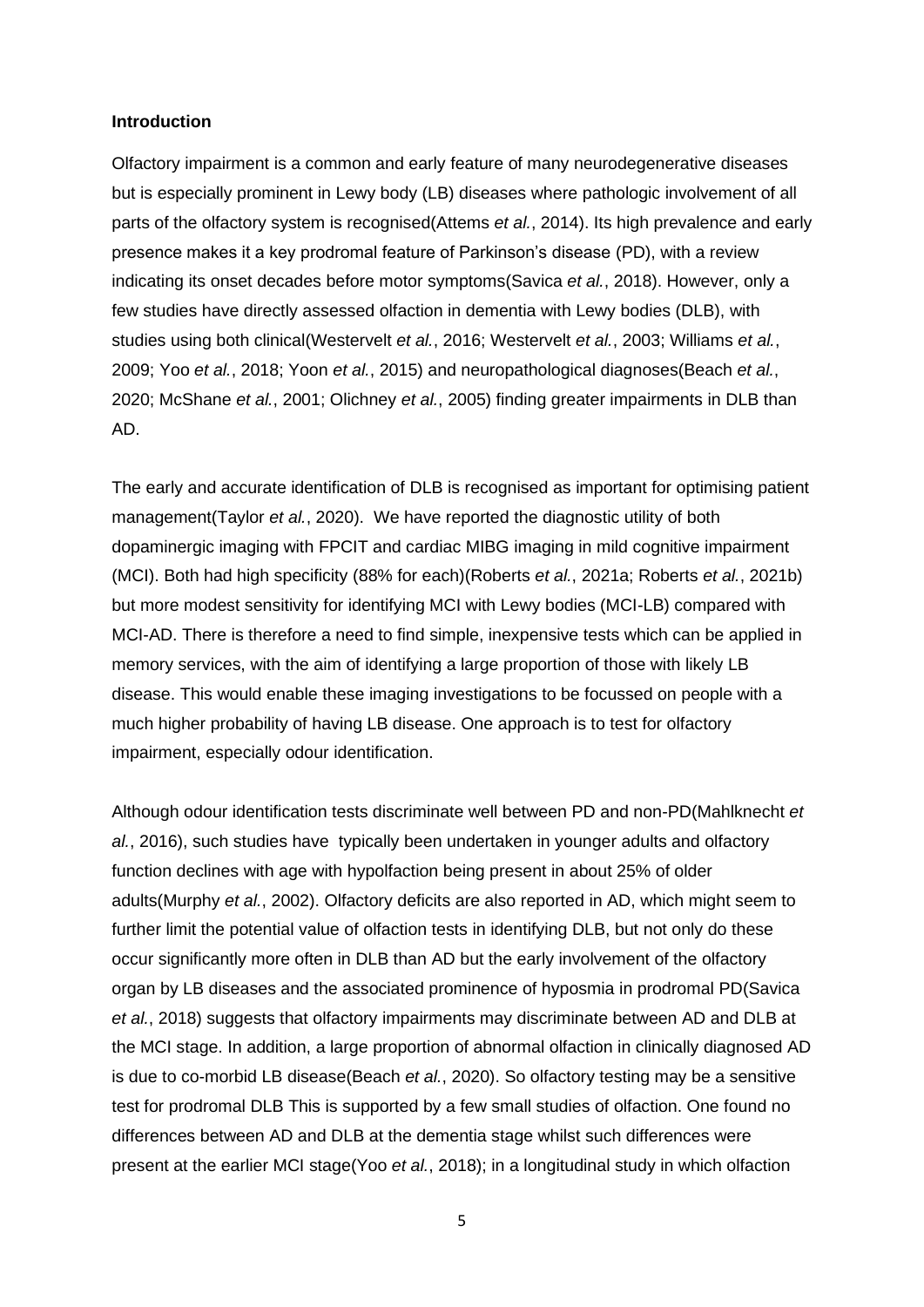was tested in MCI patients, those who later progressed to DLB had greater impairments compared with those who developed AD dementia with a receiver operator characteristic area under the curve (ROC AUC) of 84%(Yoon *et al.*, 2015); and a clinical assessment of mild DLB and AD (MMSE=24) found odour identification again distinguished these two diseases with a high sensitivity for DLB of 81%(Williams *et al.*, 2009).

We therefore carried out the largest comparison, to date, of olfaction in MCI-LB and MCI-AD using the Sniffin' Sticks-16 olfaction test. We hypothesised that not only would olfactory function be worse in probable MCI-LB than in MCI-AD, and in cognitively healthy older adults, but that the previously-identified cut-off score of ≤ 10 on this test in PD(Mahlknecht *et al.*, 2016) would be too high in this population because of the impairments of olfaction with increasing age. So we also sought to assess whether a different cut-off for olfactory testing would be more appropriate for identifying MCI-LB than those previously used in PD.

### **Methods**

### **Participants**

As detailed previously(Donaghy *et al.*, 2020; Roberts *et al.*, 2021a; Roberts *et al.*, 2021b) medically stable patients aged 60 or older with a clinical diagnosis of MCI were recruited from local memory services in the North-East of England between April 2016 and September 2019. Potential study participants either reported the presence of any core clinical feature of DLB (complex visual hallucinations, REM sleep behaviour disorder (RBD), cognitive fluctuations, or parkinsonism not preceding cognitive impairment by more than 12 months), or any supportive clinical feature found in DLB, but not specific to this (e.g. mood change or sleep disturbance). Exclusion criteria were dementia at screening, no objective cognitive impairment, or possible vascular or frontotemporal aetiology and parkinsonism present for more than a year before the onset of cognitive problems ('one year rule'). In addition, healthy comparison subjects (HC) with no evidence of cognitive impairment or parkinsonism or other brain diseases and a normal structural MRI brain scan were recruited through the Join Dementia Research platform, and from friends or families of the patients. All identified participants provided written informed consent prior to detailed screening and medical review before final inclusion.

Following consent participants underwent a research level assessment involving a semistructured interview, clinical and neurocognitive assessment and neurological examination by a medical doctor (RD, SL), and imaging with FPCIT, MIBG and MRI(Firbank *et al.*, 2021; Roberts *et al.*, 2021a; Roberts *et al.*, 2021b) at baseline, and then had longitudinal review at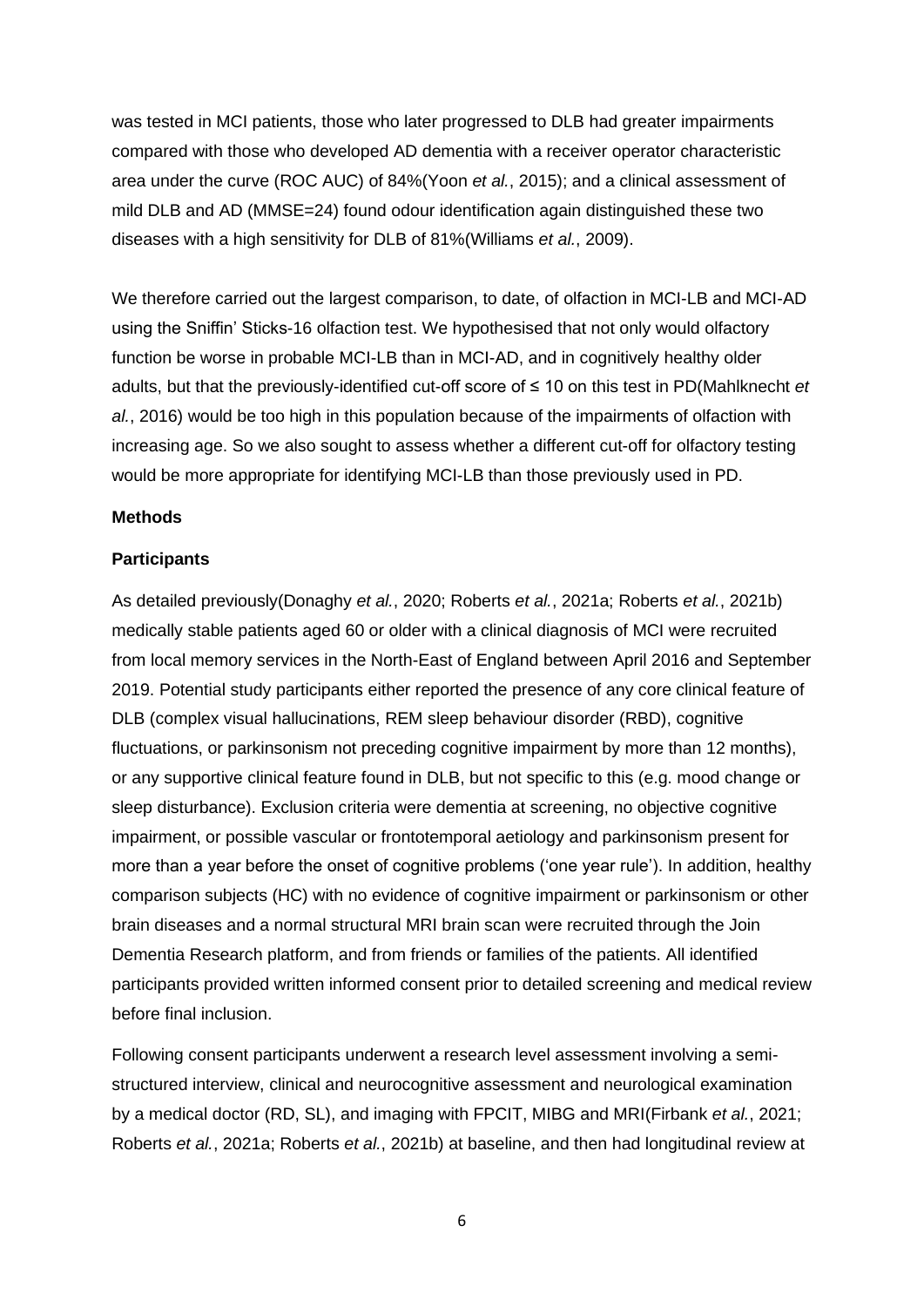approximately annual follow-ups. Mean (SD) of maximum follow-up were 1.4 (0.98) years, with a maximum of 3.7 years from baseline.

## **Clinical Assessment, Imaging, and Differential Diagnosis**

### **Assessment**

The MDS Unified Parkinson's Disease Rating Scale – Motor Examination (UPDRS-III), Epworth Sleepiness Scale (ESS), and Geriatric Depression Scale (GDS) were administered to patients. The Instrumental Activities of Daily Living (IADL) scale, North-East Visual Hallucinations Inventory (NEVHI), Neuropsychiatric Inventory (NPI), Mayo Sleep Questionnaire (MSQ), Clinician Assessment of Fluctuation (CAF), and Dementia Cognitive Fluctuation Scale (DCFS) were administered to informants. Clinical Dementia Rating scale (CDR) and Cumulative Illness Rating Scale for Geriatrics (CIRS-G) were completed on the basis of the clinical history and other research assessments. A detailed neuropsychological evaluation was also carried out as reported previously(Donaghy *et al.*, 2020) which included the ACE-R, a 100-point cognitive screening test from which Mini-Mental State Examination (MMSE) score was derived. Dopaminergic 123I-N-fluoropropyl-2β-carbomethoxy-3β-(4 iodophenyl) single-photon emission computed tomography (FP-CIT) and cardiac metaiodobenzylguanidine (MIBG) imaging were offered to all participants as previously described(Roberts *et al.*, 2021a; Roberts *et al.*, 2021b). FP-CIT images were visually rated as normal or abnormal by a five-person panel of experienced image analysts, blind to clinical information. MIBG images were classified as abnormal given a heart:mediastinum uptake ratio of < 1.86 based on data from locally-recruited healthy comparison subjects(Roberts *et al.*, 2019).

### **Differential Diagnosis**

As detailed previously(Donaghy *et al.*, 2020; Roberts *et al.*, 2021a; Roberts *et al.*, 2021b) diagnoses were made by a three-person expert clinical panel (AJT, PCD, JPT) who independently reviewed research data and health service record and made MCI diagnoses according to NIA-AA criteria (Albert *et al.*, 2011). This consensus panel method has previously been validated against autopsy and is recognised by regulatory authorities as the clinical gold standard(McKeith *et al.*, 2007).

To determine MCI aetiology, the presence or absence of core LB symptoms were also rated by the panel, in accordance with the fourth consensus criteria for DLB(McKeith *et al.*, 2017), and those with evidence (including on MRI) of vascular or frontotemporal aetiologies, or parkinsonism pre-dating cognitive impairment by more than one year, were also excluded. In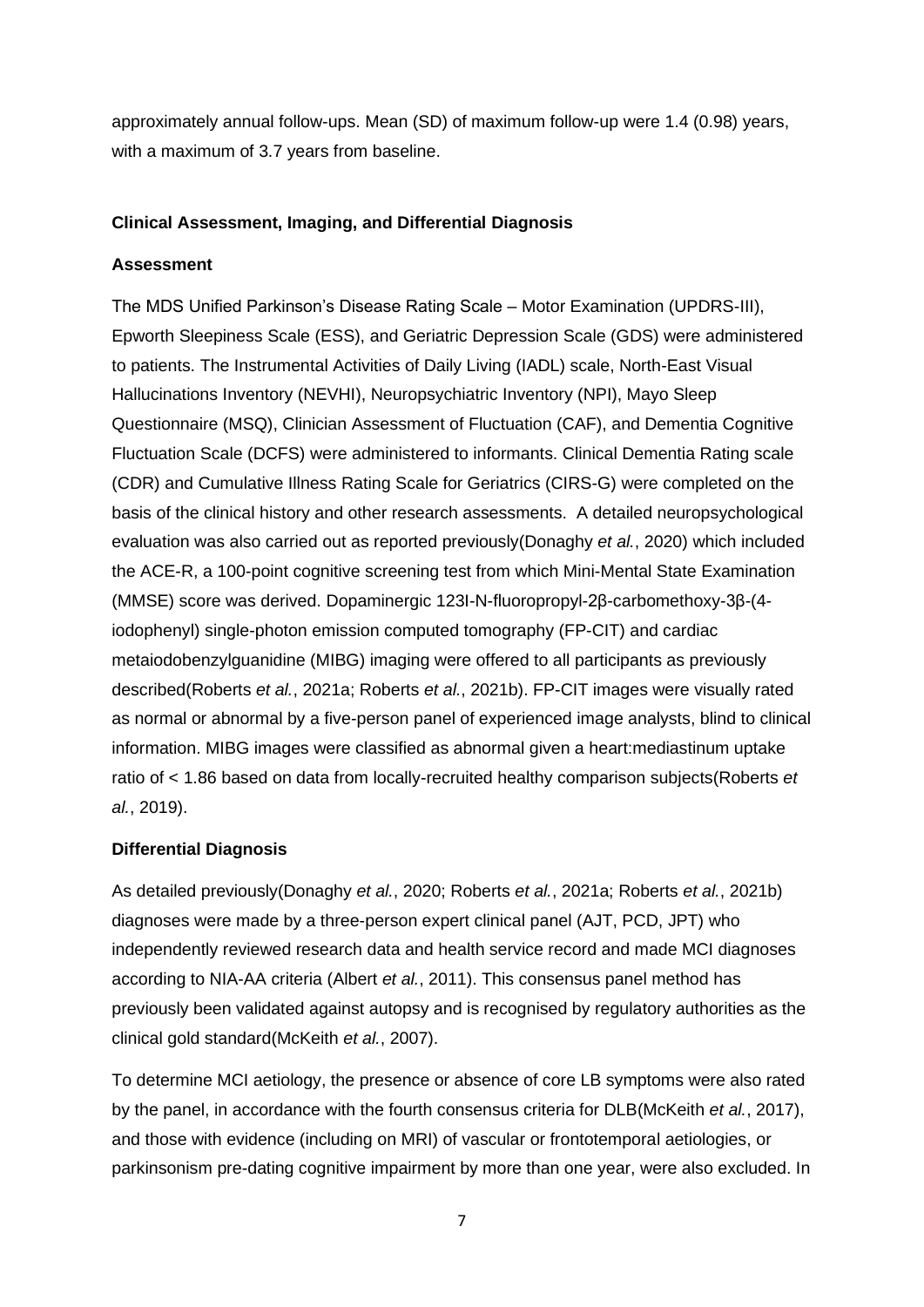accordance with the research diagnostic criteria for MCI-LB(McKeith *et al.*, 2020) a diagnosis of probable MCI-LB was made if a patient had two or more core LB symptoms or one core symptom in addition to a positive FP-CIT or MIBG scan. Patients were diagnosed with possible MCI-LB when they had only one core symptom or one or more abnormal scans. MCI-AD was diagnosed following the criteria of Albert et al(Albert *et al.*, 2011). Subjective and objective cognitive decline consistent with AD was established, along with generally maintained independence of function in everyday life, and the absence of dementia and other causes were then excluded as above. These diagnoses were updated at each annual follow-up and a diagnosis of dementia was made when any participant was judged to no longer be functionally independent. Participants with dementia were not followed up further.

### **Sniffin' Sticks Assessment**

Olfactory function was assessed using Sniffin Sticks-16 (SS-16) which was administered to each participant in accordance with the manufacturer's instructions. The test consists of 16 pens impregnated with specific odours. These were in turn held about 2cm below the nose of the participant who was then asked to smell and identify the odour from a forced choice of four written alternatives. A pause of about 30 seconds was allowed between each Sniffin stick.

### **Analysis**

Analyses were conducted in *R* software with the *epiR* and *pROC* packages. Significance was considered as p < .05. Group differences in hypolfaction measured by total Sniffin Sticks scores were assessed with the general linear model, adjusting for age (mean centred). Model diagnostics were checked by plotting residuals against fitted values, and with Q-Q plots.

Receiver operating characteristic (ROC) curves were plotted to assess the discriminatory utility of Sniffin Sticks total in identifying MCI-LB. Diagnostic cut-offs for discriminating MCI-LB from MCI-AD and HC were identified by Youden's index.

#### **Results**

The SS-16 was completed by 122 participants (32 HC, 90 MCI) and baseline characteristics are in **Table 1 and task performance in Figure 1**. A Mann-Whitney U test found no significant sex differences in olfactory function (p = .70). The age-adjusted linear model (**see Table 2**) demonstrated that there were significant differences in olfactory function overall between groups (F(3,117) = 9.83,  $p < .001$ ), with this being worse in probable MCI-LB than MCI-AD, and HC. We also included the possible MCI-LB group for information; this group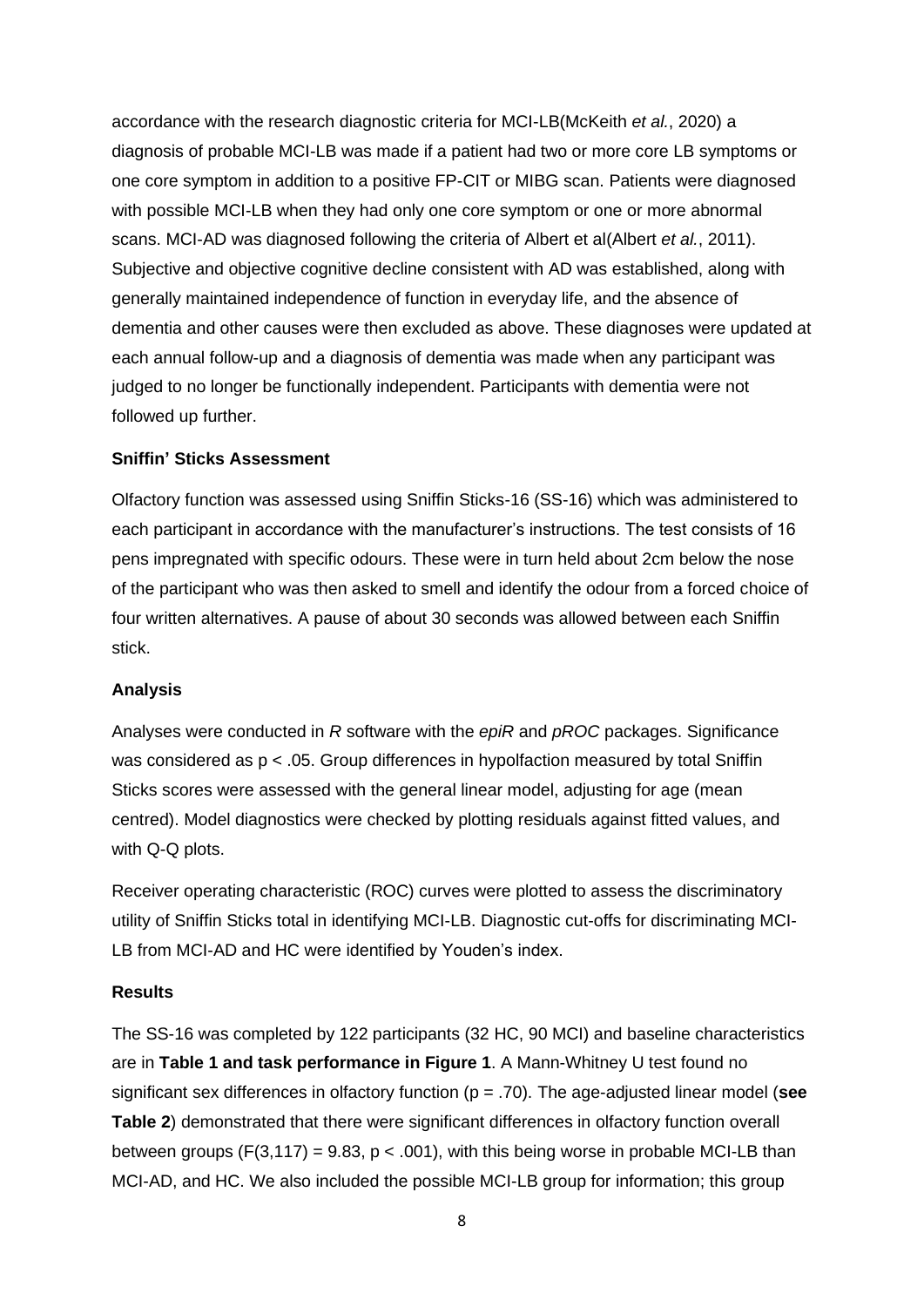were more similar to MCI-AD, with significantly better olfactory function than probable MCI-LB.

**Table 1. Baseline characteristics of healthy comparison subjects and MCI sub-groups who completed the Sniffin' Sticks Smell Identification Test.**

|                                                                   | <b>Healthy</b>    | Poss. MCI-               |                  |                       |  |
|-------------------------------------------------------------------|-------------------|--------------------------|------------------|-----------------------|--|
|                                                                   | <b>Comparison</b> | Prob. MCI-LB<br>$(N=38)$ | <b>MCI-AD</b>    | <b>LB</b><br>$(N=19)$ |  |
|                                                                   | <b>Subjects</b>   |                          | $(N=33)$         |                       |  |
|                                                                   | $(N=32)$          |                          |                  |                       |  |
| Age                                                               | 73.9 (7.17)       | 74.1 (6.55)              | 74.3 (7.46)      | 73.0 (7.29)           |  |
| <b>Female Gender</b>                                              | 9(28%)            | 5(13%)                   | 17 (52%)         | 9(47%)                |  |
| <b>Instrumental Activities of Daily</b><br>Living                 |                   | 6[4, 8]                  | 8[2, 8]          | 7[3, 8]               |  |
| Addenbrooke's Cognitive<br><b>Examination - Revised</b>           | 92.6 (4.39)       | 83.4 (8.90)              | 83.0 (8.33)      | 78.0 (11.6)           |  |
| Mini Mental State Examination                                     | 28.5 [26, 30]     | 27 [22, 30]              | 27 [23, 30]      | 26 [20, 30]           |  |
| <b>MDS Unified Parkinson's</b><br>Disease Rating Scale - Part III | 5[0, 16]          | $21$ [1, 50]             | 8[0, 62]         | 14 [1, 40]            |  |
| <b>Clinical Dementia Rating</b>                                   | 0 [0, 0]          | $0.5$ [0, 0.5]           | $0.5$ [0.5, 0.5] | $0.5$ [0.5, 0.5]      |  |
| <b>Receiving Cholinesterase</b><br><b>Inhibitors or Memantine</b> | $0(0\%)$          | 18 (47%)                 | 7(21%)           | 4 (21%)               |  |
| Receiving Levodopa                                                | $0(0\%)$          | 4 (11%)                  | $0(0\%)$         | $0(0\%)$              |  |
| Sniffin' Sticks-16 Score                                          | 11 [7, 15]        | $6.5$ [0, 16]            | 9[0, 15]         | 9[0, 14]              |  |
| SS-16 Score $\leq 10$                                             | 11 (34%)          | 32 (84%)                 | 23 (70%)         | 14 (74%)              |  |

Count (%), Mean (SD), or Median [Range]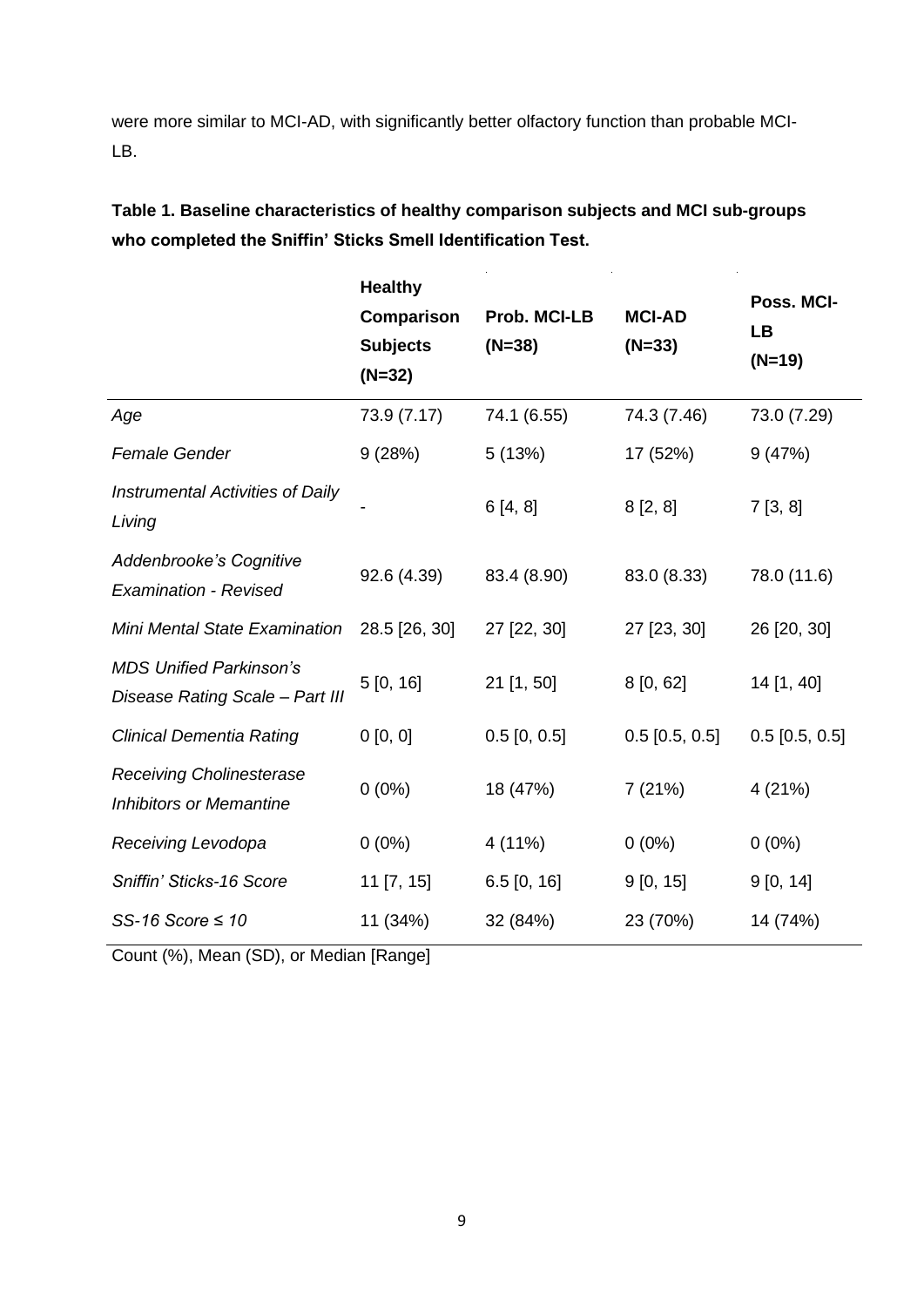

**Figure 1. SS-16 task performance in each diagnostic group, 10- and 7-point cut-offs marked (dashed lines).**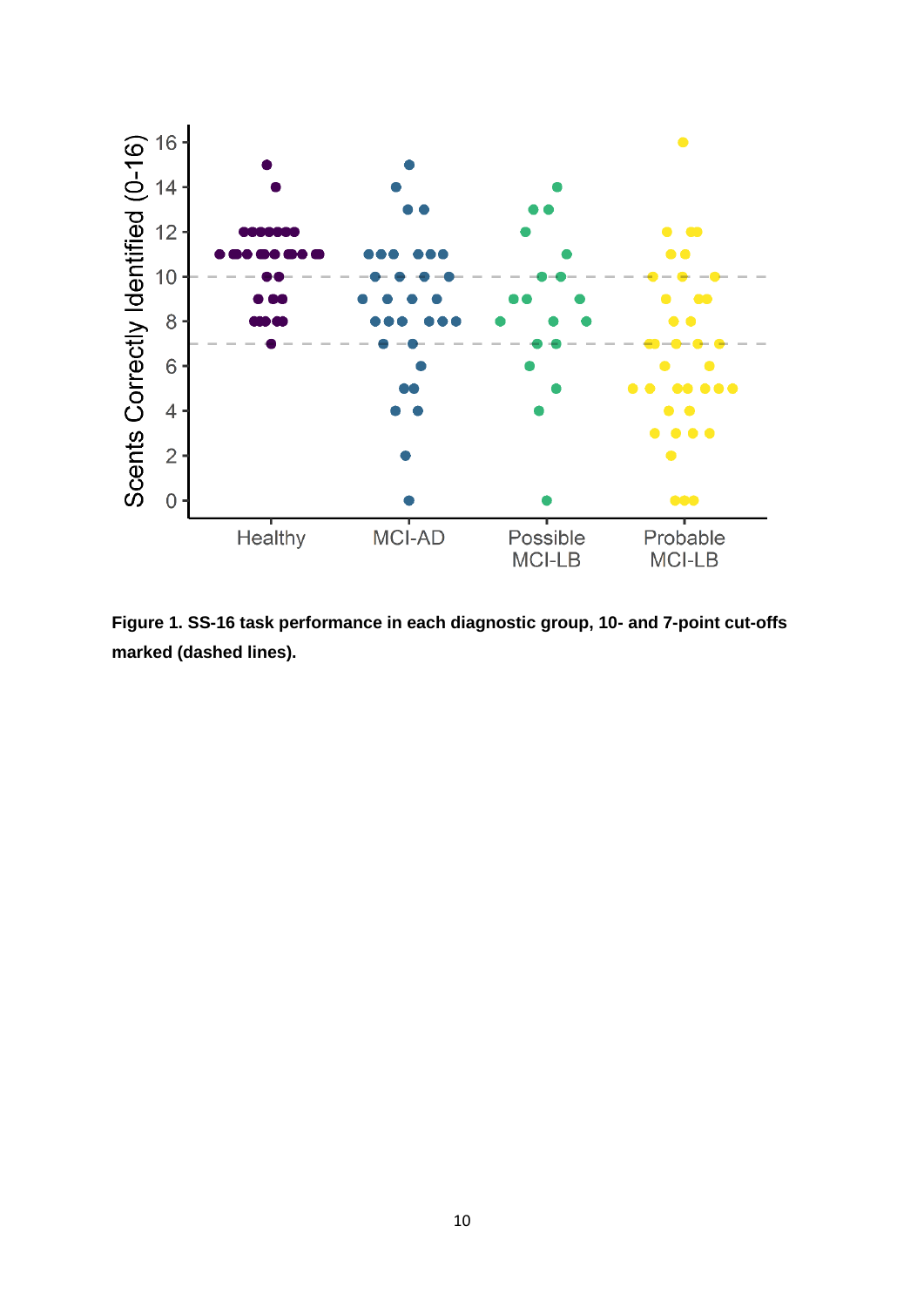**Table 2. General linear model for estimated age-adjusted diagnostic group differences in overall performance on the 16-item Sniffin' Sticks smell identification subtest.**

| <b>Sniffin' Sticks 16-item Identification Subtest</b> |           |                |         |  |  |
|-------------------------------------------------------|-----------|----------------|---------|--|--|
| Predictors                                            | Estimates | СI             | р       |  |  |
| Intercept (Probable MCI-LB)                           | 6.63      | $5.65 - 7.61$  | $-.001$ |  |  |
| <b>HCvs Probable MCI-LB</b>                           | 3.96      | $2.51 - 5.40$  | $-.001$ |  |  |
| MCI-AD vs Probable MCI-LB                             | 2.05      | $0.62 - 3.49$  | .005    |  |  |
| Possible MCI-LB vs Probable MCI-LB                    | 1.84      | $0.14 - 3.53$  | .034    |  |  |
| Age (per year)                                        | -0.12     | $-0.20 - 0.04$ | .003    |  |  |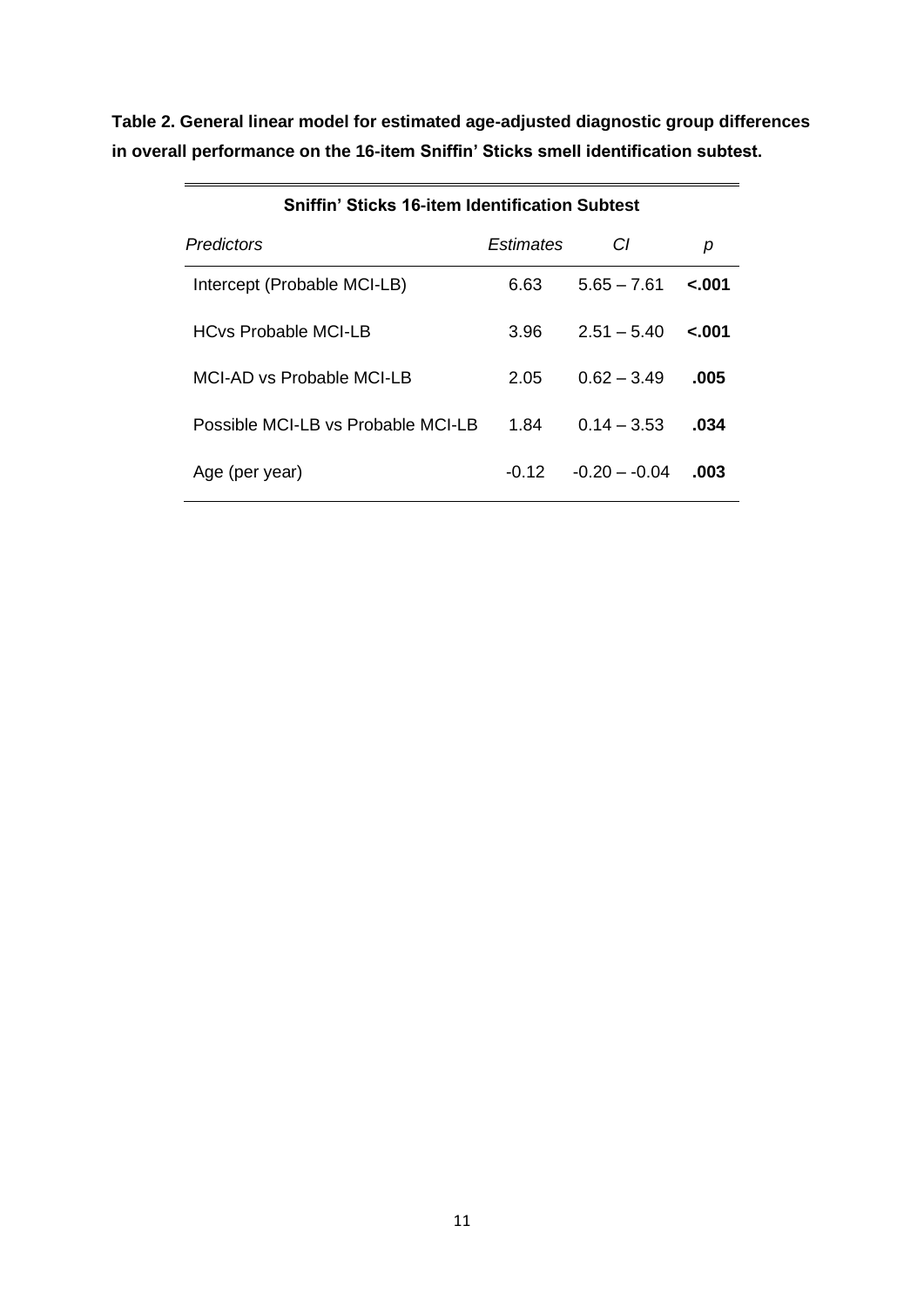## **Sniffin' Sticks Cut-off ≤ 10**

Using the previously-identified cut-off score of ≤ 10(Mahlknecht *et al.*, 2016) the SS-16 had 84% sensitivity for diagnosis of probable MCI-LB (95% CI: 69-94%). Specificity was low in differentiating probable MCI-LB from MCI-AD at 30% (95% CI: 16-49%), though better in differentiating these from HC (66%, 95% CI: 47-81%)

# **ROC analysis**

ROC curves were plotted, with best cut-offs identified with Youden's index. A lower cut-off of ≤ 7 was found to best distinguish probable MCI-LB from both MCI-AD and HC in this cohort (see **Figure 2).** This cut-off had 63% sensitivity for probable MCI-LB, but better specificity versus MCI-AD (73%) and HC (97%).



**Figure 2. ROC Curve for Sniffin' Sticks Smell Identification Test in distinguishing probable MCI-LB from HC (dashed line, AUC = 0.83) and MCI-AD (solid line, AUC = 0.67) with standard 10-point (circle) and 7-point (square) cut-offs marked.**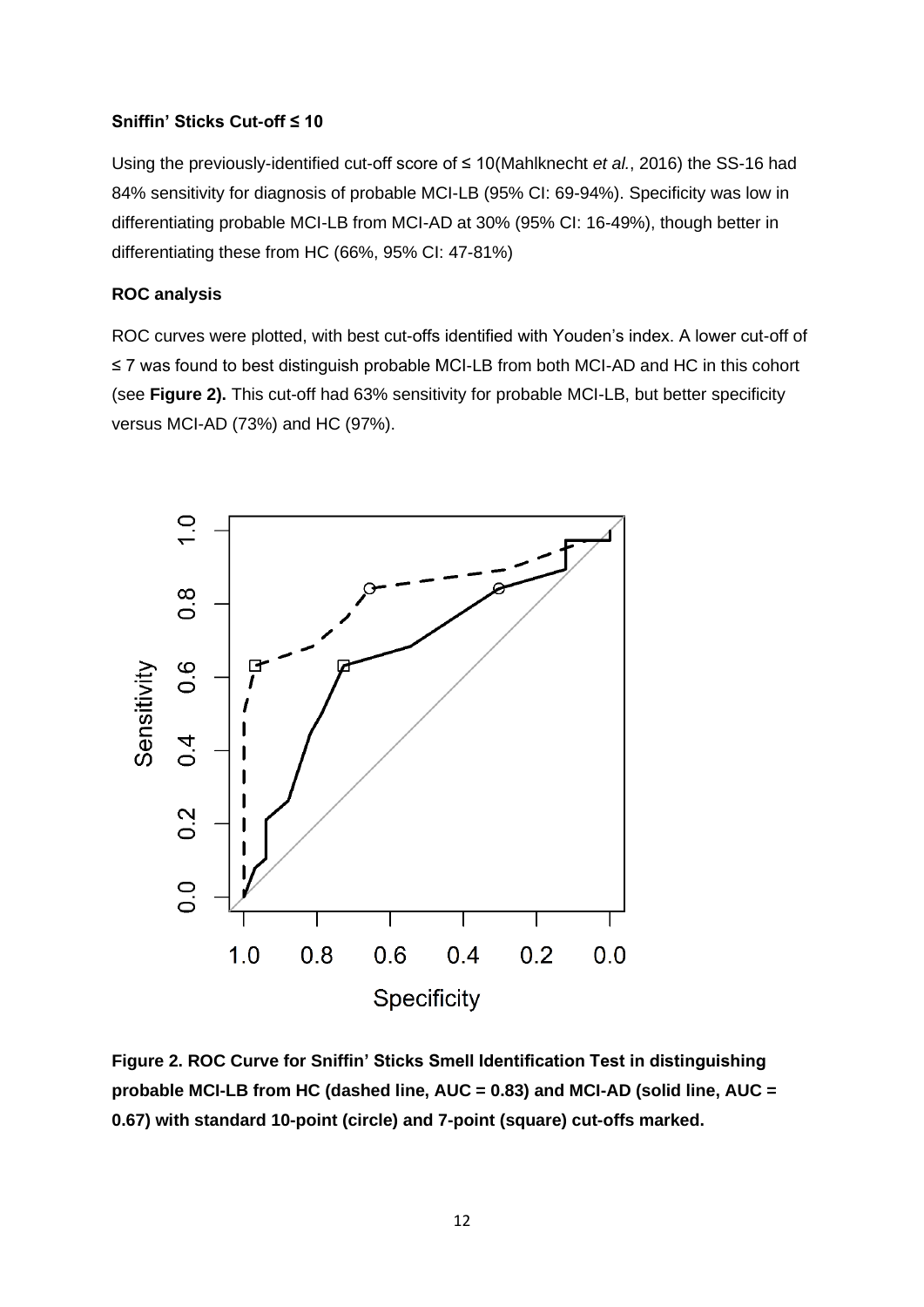### **Correlations with disease severity**

Excluding HC, total score on the SS-16 was significantly associated with level of global cognitive function assessed with the Addenbrooke's Cognitive Examination – Revised (Spearman's  $r = 0.38$ ,  $p < .001$ ), but not with levels of motor impairment, as assessed by the Unified Parkinson's Disease Rating Scale Part III (Spearman's  $r = -0.13$ ,  $p = .216$ ).

### **Comparison with olfactory responses in questionnaire**

All participants were asked if they had noticed a loss or reduction in their sense of smell when completing the Questionnaire for Symptoms Suggestive of Lewy Body Disease (QSSLBD). Of the 83 who did not recognise a reduction or loss of their sense of smell, 49 (59%) scored below the SS-16 cut-off. Of the 39 who did report a noticed loss of sense of smell, 31 (79%) scored below the cut-off and eight (21%) were above this threshold.

### **Discussion**

Previous research has demonstrated that olfactory impairment is a highly prevalent and early feature of Lewy body diseases, that in dementia it occurs more frequently in DLB than in AD and suggested such differences may be more prominent in MCI. We conducted a prospective analysis of olfaction in MCI and found as hypothesised that olfactory impairment is more frequent in MCI-LB than both in MCI-AD and in healthy older people and that a lower cut-off may be more appropriate in MCI than in PD ( $\leq$  7 in our study versus  $\leq$  10), though this requires replication. We also found that questioning about a loss of sense of smell did not perform well in such patients and testing is required to identify their olfactory impairments.

Previously we have reported that two imaging biomarkers recommended in diagnostic criteria for both DLB and MCI-LB have high specificity (both 88%) in patients with MCI(Roberts *et al.*, 2021a; Roberts *et al.*, 2021b). This is similar to their specificities in dementia but, as expected in earlier disease, we found the sensitivities were lower (66% for FPCIT and 59% for MIBG) in MCI than in dementia (92% (O'Brien *et al.*, 2014)). Even at the dementia stage the diagnosis of DLB is delayed and frequently missed (Surendranathan *et al.*, 2020), with a large study finding only 4.6% of dementia cases diagnosed with DLB in UK memory services(Kane *et al.*, 2018). This compares with a recent autopsy analysis of a large representative UK cohort of dementia in which 26.3% had LB disease sufficiently severe to cause dementia(McAleese *et al.*, 2021). It is likely that even more cases are missed at the MCI stage than in dementia. Although it is unrealistic to expect every person with a given disease to be identified during life, the magnitude of the gap in DLB suggests that many more people with LB disease in memory services could be identified, a view supported by the wide variation in diagnostic rates in clinical services(Kane *et al.*, 2018). It is also not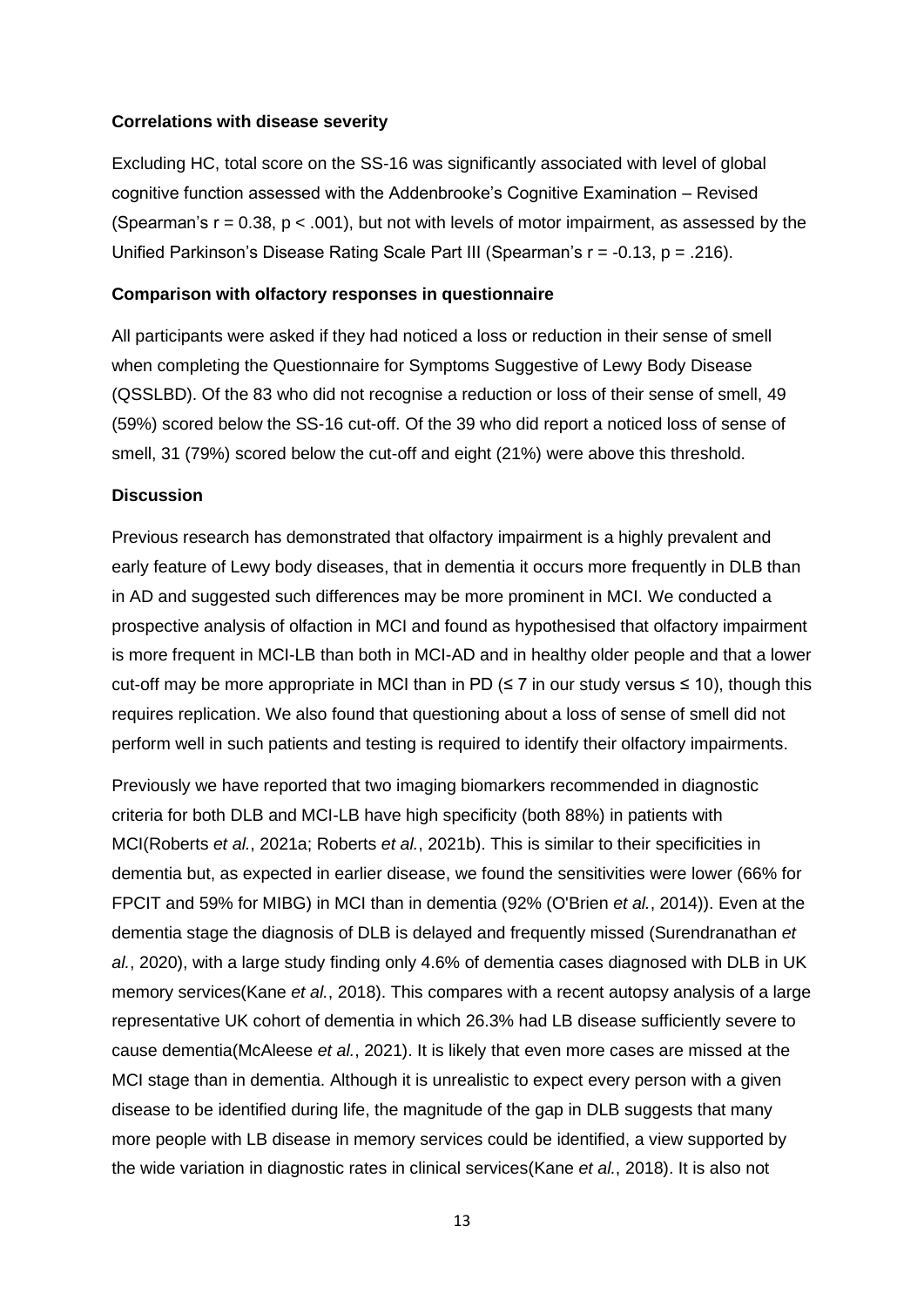realistic to expect such services to utilise FPCIT or MIBG in all patients presenting with cognitive impairment and so identifying simple brief tests for early LB disease would enable such diagnostic imaging tests to be targeted on patients with a higher likelihood of having MCI-LB/DLB, thereby facilitating their early identification. This would in turn enable early optimisation of treatment for this complex disease with multiple physical and neuropsychiatric symptoms(Taylor *et al.*, 2020). Previously we have reported that using DLB assessment toolkits was associated with a 35% increase in diagnosis of DLB in memory services(Surendranathan *et al.*, 2021). We suggest that in addition such services could further improve their identification and diagnosis of DLB/MCI-LB by adding Sniffin' Sticks to their assessment protocols. This test is simple, cheap and popular with patients who enjoy the novelty of identifying the odours.

A major objection to this argument is that because most people in memory services have AD and some of these have abnormal olfaction (test positive) then testing olfaction for diagnostic scanning will still lead to most test positive patients having AD and so most positive tests will still be false with only a minority having LB disease. Using our identified SS-16 cut-off of ≤ 7 would mitigate this concern, but this objection assumes that those clinically diagnosed with AD do in fact have (only) AD and do not also have LB disease. We reported that many patients with an AD-like clinical presentation have high grade LB disease(Thomas *et al.*, 2018) and this is consistent with the high prevalence of LB disease in autopsy studies. In ADNI (Alzheimer's Disease Neuroimaging Initiative) of those clinically diagnosed with AD 45.5% had LB pathology(Toledo *et al.*, 2013) and in brain bank studies in the US(Schneider *et al.*, 2009), Finland(Oinas *et al.*, 2009) and Japan(Wakisaka *et al.*, 2003) LB pathology was reported in 24.7%, 29% and 41.4% of those with dementia and the above UK study found LB pathology sufficient to cause dementia in 26.3%(McAleese *et al.*, 2021). Thus many of those in services diagnosed with AD have LB disease and abnormal olfaction in such 'AD' is therefore likely due to LB disease with or without co-morbid AD.

This point is not merely inferential. Other autopsy studies have consistently shown impairments in olfaction are strongly associated with LB disease rather than AD. LB density was significantly associated with olfactory impairment in a study comparing olfaction in AD and DLB(McShane *et al.*, 2001); anosmia was about three times more frequent in people who had LB disease together with AD compared with those with pure AD(Olichney *et al.*, 2005); people with no clinical features of any LB disorders but who had LB disease at autopsy had an eleven fold increase in abnormal olfaction when tested during life(Ross *et al.*, 2006), suggesting such testing may be useful in identifying people without clinically manifest LB symptoms. Finally, a recent large study found that people with combined AD and LB pathologies were 17 times more likely to have olfactory impairment on testing with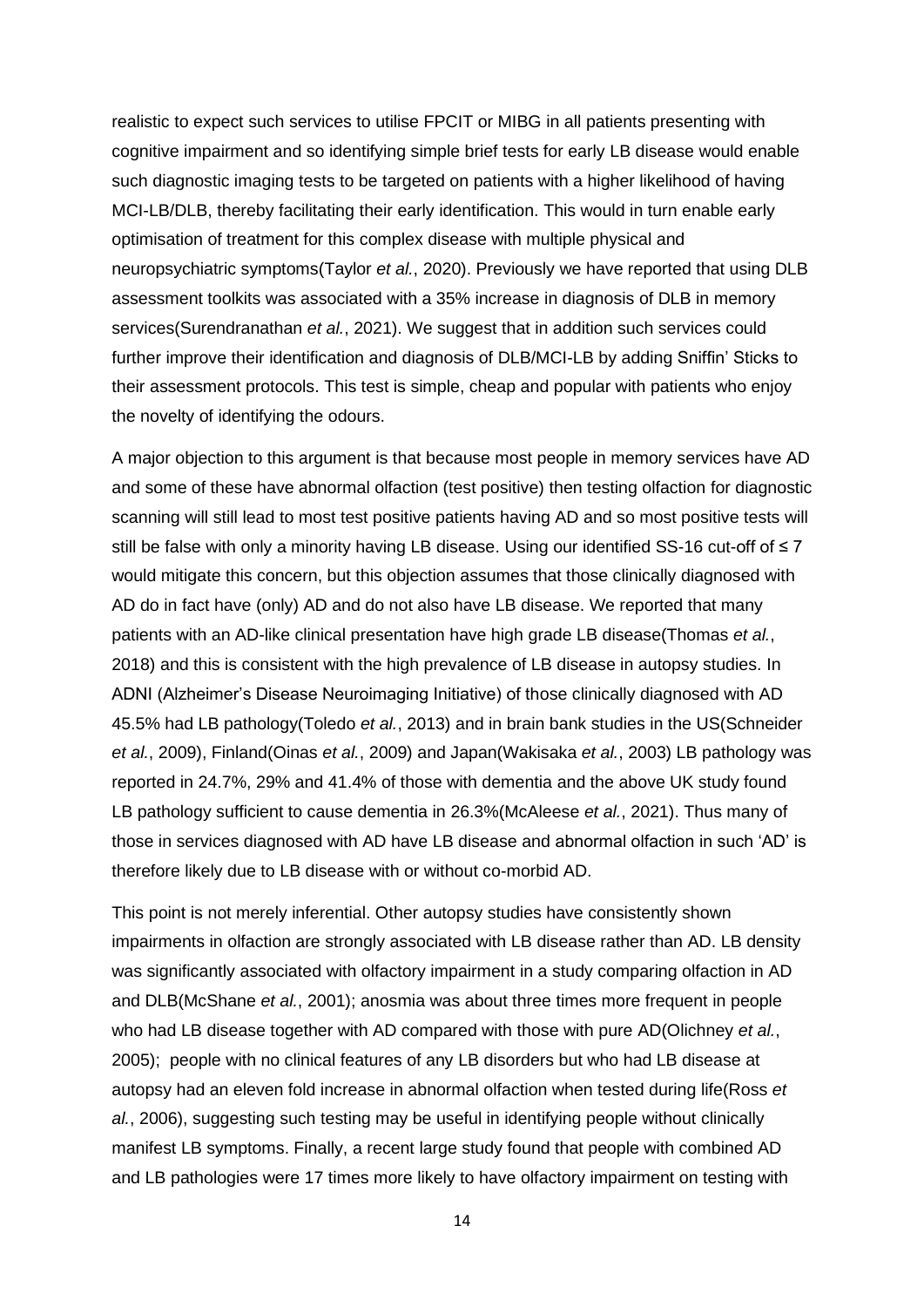the UPSIT olfaction test than those who had pure AD pathology (Beach *et al.*, 2020). Such evidence, from different brain banks around the world, strongly suggests that most of those with abnormal olfaction who have been diagnosed with clinical AD do in fact have LB disease either alone or along with AD pathology. This makes it likely that many of those with MCI-AD and abnormal olfaction in our study have LB disease and that apparent false positives in memory services would be highly likely to be true positives with abnormal olfaction correctly identifying the presence of occult LB disease. Whilst such an argument needs direct investigation by future research, the evidence overall suggests olfactory testing is likely to be a useful means of identifying early LB disease.

Our exploratory analyses of SS-16 score with disease severity found that the previously reported association with severity of cognitive impairment(Yoo *et al.*, 2018) appears to be already present through the MCI stage. This suggests that LB disease is present in the olfactory areas as well as neocortical areas during MCI, consistent with the evidence from pathology studies(Attems *et al.*, 2014). The absence of such a correlation with the UPDRS is perhaps to be expected in our patient group since by applying the 'one year rule' to recruitment we restricted this group to people with a recent onset of parkinsonism and so a large proportion of patients had low scores on the MDS UPDRS. However, other patients had higher scores even without parkinsonism due to the effects on ageing and diseases such as arthritis, further complicating the use of the UPDRS to identify a relationship with SS-16.

We also chose to explore whether the patient report of hypolfaction in the Questionnaire for Symptoms Suggestive of Lewy Body Disease might perform as well as SS-16 and thus be an even simpler was of identifying LB patients. This was not the case because the majority of participants who reported normal olfaction in fact scored abnormally (≤10 on SS-16) and so would be missed if this question were used alone. We conclude that proper olfactory testing is necessary to help identify LB disease in this patient group.

Our study benefits from being a relatively large and well characterised cohort of probable MCI-LB and MCI-AD with detailed clinical and cognitive assessments and both structural and radionuclide imaging biomarkers and from using an established objective test of olfaction. Although using autopsy diagnosis may be regarded as the gold standard this is not realistic for MCI studies and our use of consensus clinical panel diagnosis is the standard recognised by regulatory authorities(McKeith *et al.*, 2007) and has been validated against autopsy(McKeith *et al.*, 2007). This is further strengthened by the prospective annual diagnostic reviews in this cohort. However, our study cohort was selected on the basis of the possible presence of symptoms characteristic of LB disease identified in memory services,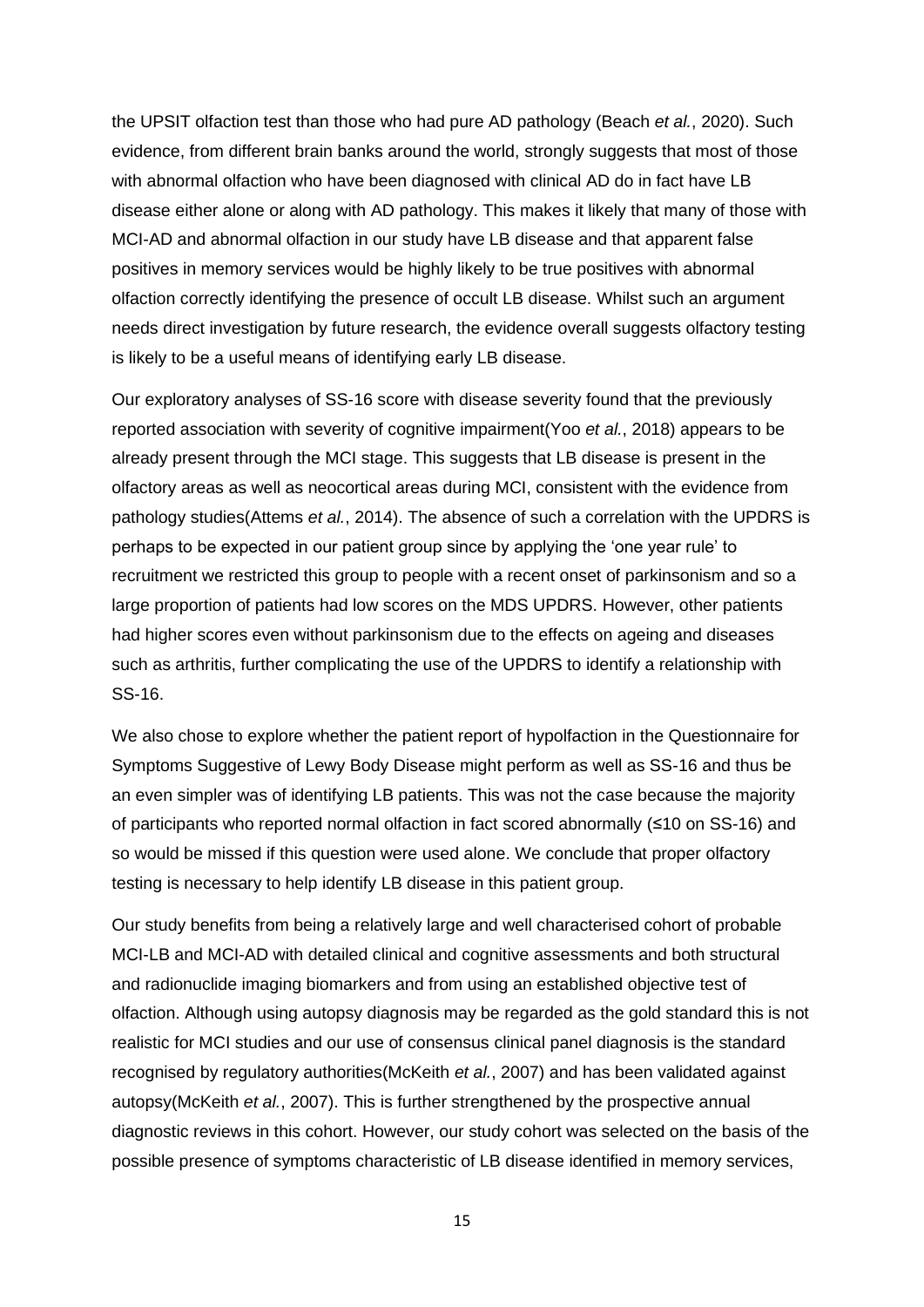such as core clinical diagnostic features or supportive features in the diagnostic criteria, such as depression, anxiety, postural hypotension and falls. Whilst this was necessary to ensure a high proportion of MCI-LB in the study sample it does mean those diagnosed with MCI-AD may not be entirely representative of all AD in such services. Here though this would suggest that perhaps a higher proportion of those diagnosed with AD have LB disease than even the high frequency that previous autopsy data supports, meaning an even larger proportion of those with AD and abnormal olfaction might be true positives for LB disease. Many participants, particularly those with MCI-LB, were receiving cholinesterase inhibitors or memantine. This reflects a willingness of clinicians to use these medications in the MCI phase where they are confident that a neurodegenerative process is present. Finally although as expected(Kane *et al.*, 2018) there was a significant imbalance in sex between MCI-LB and MCI-AD groups there was not any evidence for sex differences in olfactory function.

In conclusion, in this prospective analysis of olfaction in MCI we found impairments were more frequent in MCI-LB than MCI-AD and testing for such abnormal olfaction may be useful for identifying such early LB disease. Whilst direct investigation of this is needed our findings, and the wider research data on LB disease and olfaction, suggest olfactory testing might be a useful way of improving the identification of early LB disease in memory services. Furthermore, the high sensitivity for AD and DLB in MCI suggest it may also be useful in other settings for identifying early Lewy body disease, such as for other recognised prodromal presentations of DLB (delirium onset and psychiatric onset)(McKeith *et al.*, 2020).

### **Conflicts of interest**

All authors declare no conflicts of interest.

### **Acknowledgements**

This work was supported by Alzheimer's Research UK (ARUK-PG2015-13) and by the NIHR Newcastle Biomedical Research Centre. GE Healthcare provided the FP-CIT ligand for this investigator-led study. The authors would like to acknowledge the support of Ms Helen Kain in the undertaking of this study, and the NIHR Clinical Research Network North East and Cumbria for their support in recruiting participants. JOB is supported by the Cambridge NIHR Biomedical Research Centre and the Cambridge Centre for Parkinson's Plus Disorders. LA is supported by the National Institute for Health Research Applied Research Collaboration South West Peninsula. The views expressed in this publication are those of the author(s)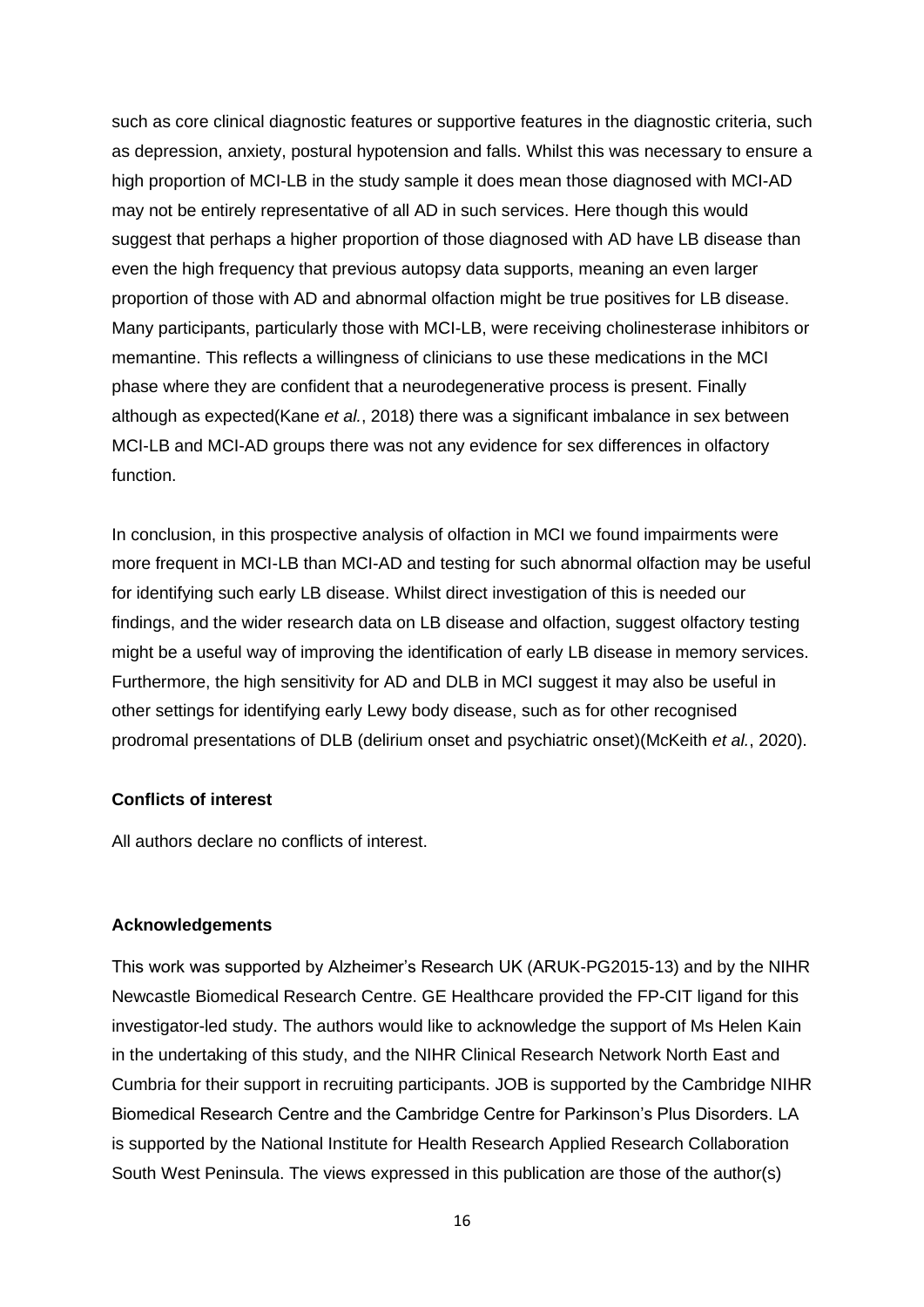and not necessarily those of the National Institute for Health Research or the Department of Health and Social Care.

# **Author contributions**

AJT: drafting of manuscript, formulation of research question, design of the study,

interpretation of data, review and critique of manuscript

CAH: data collection, analysis and drafting of manuscript

SB: data collection, review and critique of manuscript

RD: data collection, review and critique of manuscript

SL: data collection, review and critique of manuscript

NB: study administration, data collection, review and critique of manuscript

MF: data collection, review and critique of manuscript

GR: data collection, review and critique of manuscript

LMA: formulation of research question, design of the study, review and critique of manuscript

JOB: design of the study, review and critique of manuscript

JPT: design of the study, data collection, review and critique of manuscript

PCD: design of the study, formulation of research question, data collection, review and critique of manuscript.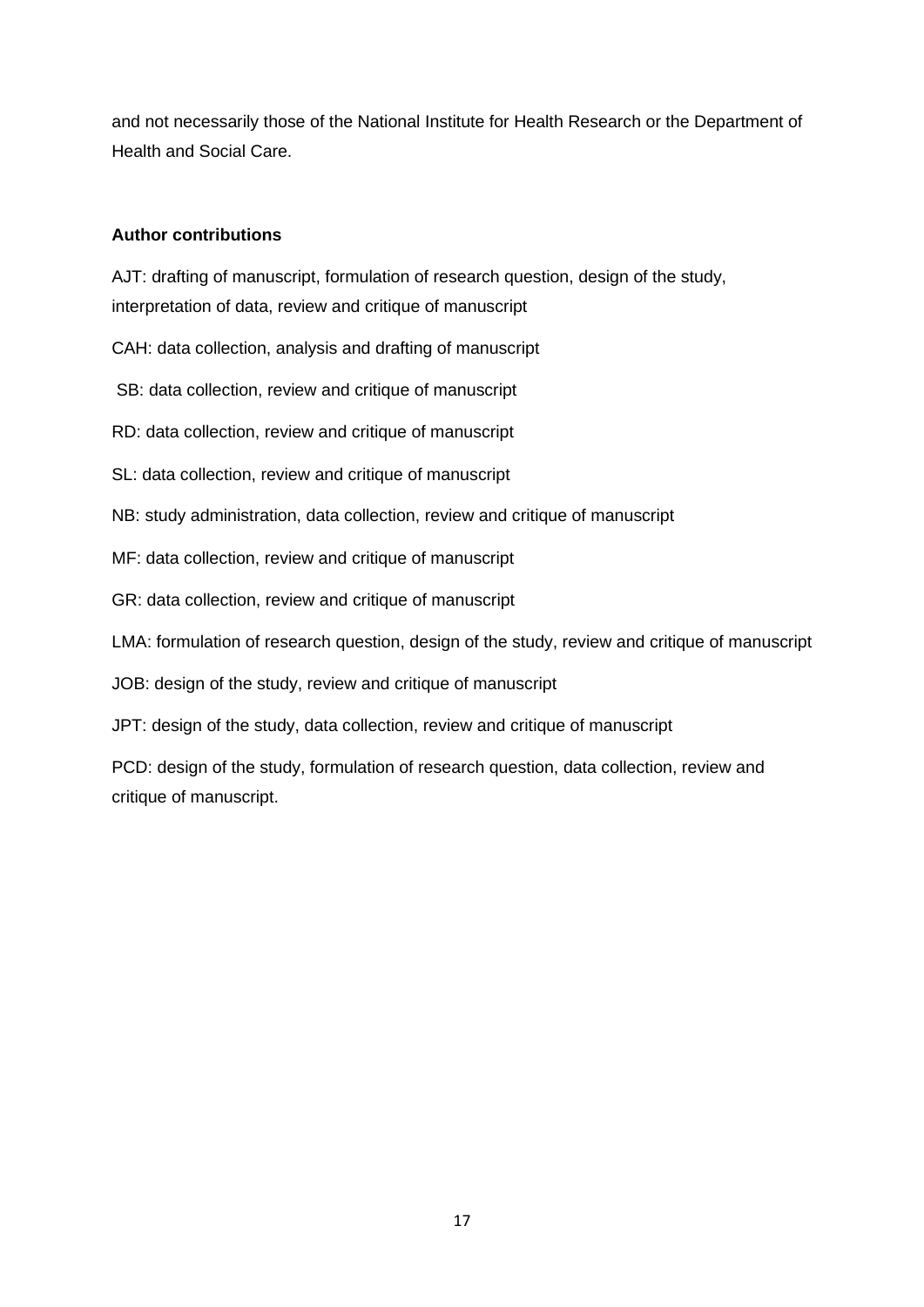#### **References**

**Albert, M. S.***, et al.* (2011). The diagnosis of mild cognitive impairment due to Alzheimer's disease: recommendations from the National Institute on Aging-Alzheimer's Association workgroups on diagnostic guidelines for Alzheimer's disease. *Alzheimer's & Dementia*, 7, 270-279.

**Attems, J., Walker, L. and Jellinger, K. A.** (2014). Olfactory bulb involvement in neurodegenerative diseases. *Acta Neuropathologica*, 127, 459-475.

**Beach, T. G.***, et al.* (2020). Severe hyposmia distinguishes neuropathologically confirmed dementia with Lewy bodies from Alzheimer's disease dementia. *PLoS One*, 15, e0231720.

**Donaghy, P. C.***, et al.* (2020). Mild cognitive impairment with Lewy bodies: neuropsychiatric supportive symptoms and cognitive profile. *Psychol Med*, 1-9.

**Firbank, M. J.***, et al.* (2021). Hippocampal and insula volume in mild cognitive impairment with Lewy bodies. *Parkinsonism Relat Disord*, 86, 27-33.

**Kane, J. P. M.***, et al.* (2018). Clinical prevalence of Lewy body dementia. *Alzheimers Res Ther*, 10, 19.

**Mahlknecht, P.***, et al.* (2016). Optimizing odor identification testing as quick and accurate diagnostic tool for Parkinson's disease. *Mov Disord*, 31, 1408-1413.

**McAleese, K. E.***, et al.* (2021). Concomitant neurodegenerative pathologies contribute to the transition from mild cognitive impairment to dementia. *Alzheimers Dement*.

**McKeith, I.***, et al.* (2007). Sensitivity and specificity of dopamine transporter imaging with 123I-FP-CIT SPECT in dementia with Lewy bodies: a phase III, multicentre study. *Lancet Neurology*, 6, 305-313.

**McKeith, I. G.***, et al.* (2017). Diagnosis and management of dementia with Lewy bodies: Fourth consensus report of the DLB Consortium. *Neurology*, 89, 88-100.

**McKeith, I. G.***, et al.* (2020). Research criteria for the diagnosis of prodromal dementia with Lewy bodies. *Neurology*, 94, 743-755.

**McShane, R. H.***, et al.* (2001). Anosmia in dementia is associated with Lewy bodies rather than Alzheimer's pathology. *J Neurol Neurosurg Psychiatry*, 70, 739-743.

**Murphy, C., Schubert, C. R., Cruickshanks, K. J., Klein, B. E., Klein, R. and Nondahl, D. M.** (2002). Prevalence of olfactory impairment in older adults. *Jama*, 288, 2307-2312.

**O'Brien, J. T.***, et al.* (2014). Is ioflupane I123 injection diagnostically effective in patients with movement disorders and dementia? Pooled analysis of four clinical trials. *BMJ Open*, 4, e005122.

**Oinas, M.***, et al.* (2009). Neuropathologic findings of dementia with lewy bodies (DLB) in a population-based Vantaa 85+ study. *Journal of Alzheimer's Disease*, 18, 677-689.

**Olichney, J. M.***, et al.* (2005). Anosmia is very common in the Lewy body variant of Alzheimer's disease. *J Neurol Neurosurg Psychiatry*, 76, 1342-1347.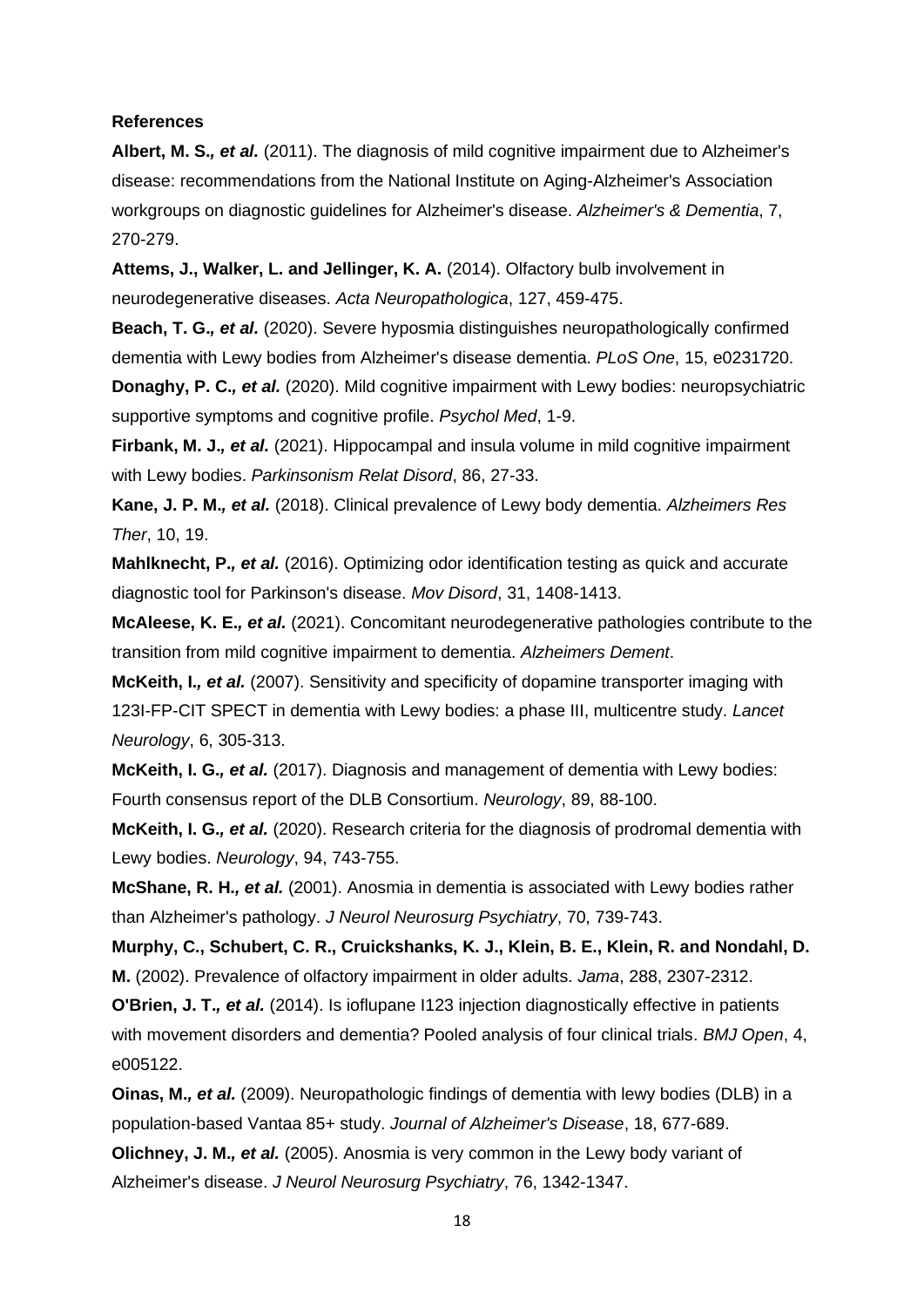**Roberts, G.***, et al.* (2021a). Accuracy of dopaminergic imaging as a biomarker for mild cognitive impairment with Lewy bodies. *Br J Psychiatry*, 1-7.

**Roberts, G.***, et al.* (2021b). Accuracy of Cardiac Innervation Scintigraphy for Mild Cognitive Impairment With Lewy Bodies. *Neurology*.

**Roberts, G.***, et al.* (2019). Cardiac (123)I-MIBG normal uptake values are population-

specific: Results from a cohort of controls over 60 years of age. *J Nucl Cardiol*.

**Ross, G. W.***, et al.* (2006). Association of olfactory dysfunction with incidental Lewy bodies. *Mov Disord*, 21, 2062-2067.

**Savica, R., Bradley, B. F. and Mielke, M. M.** (2018). When Do alpha-Synucleinopathies Start? An Epidemiological Timeline: A Review. *JAMA Neurol*, 75, 503-509.

**Schneider, J. A., Aggarwal, N. T., Barnes, L., Boyle, P. and Bennett, D. A.** (2009). The neuropathology of older persons with and without dementia from community versus clinic cohorts. *J Alzheimers Dis*, 18, 691-701.

**Surendranathan, A.***, et al.* (2021). Introduction of an assessment toolkit associated with increased rate of DLB diagnosis. *Alzheimers Res Ther*, 13, 50.

**Surendranathan, A.***, et al.* (2020). Clinical diagnosis of Lewy body dementia. *BJPsych Open*, 6, e61.

**Taylor, J. P.***, et al.* (2020). New evidence on the management of Lewy body dementia. *Lancet Neurol*, 19, 157-169.

**Thomas, A. J.***, et al.* (2018). Improving the identification of dementia with Lewy bodies in the context of an Alzheimer's-type dementia. *Alzheimers Res Ther*, 10, 27.

**Toledo, J. B.***, et al.* (2013). Clinical and multimodal biomarker correlates of ADNI neuropathological findings. *Acta Neuropathol Commun*, 1, 65.

**Wakisaka, Y., Furuta, A., Tanizaki, Y., Kiyohara, Y., Iida, M. and Iwaki, T.** (2003). Ageassociated prevalence and risk factors of Lewy body pathology in a general population: the Hisayama study. *Acta Neuropathol*, 106, 374-382.

**Westervelt, H. J., Bruce, J. M. and Faust, M. A.** (2016). Distinguishing Alzheimer's disease and dementia with Lewy bodies using cognitive and olfactory measures. *Neuropsychology*, 30, 304-311.

**Westervelt, H. J., Stern, R. A. and Tremont, G.** (2003). Odor identification deficits in diffuse lewy body disease. *Cogn Behav Neurol*, 16, 93-99.

**Williams, S. S., Williams, J., Combrinck, M., Christie, S., Smith, A. D. and McShane, R.** (2009). Olfactory impairment is more marked in patients with mild dementia with Lewy bodies than those with mild Alzheimer disease. *Journal of Neurology, Neurosurgery & Psychiatry*, 80, 667-670.

**Yoo, H. S.***, et al.* (2018). Olfactory dysfunction in Alzheimer's disease- and Lewy bodyrelated cognitive impairment. *Alzheimers Dement*, 14, 1243-1252.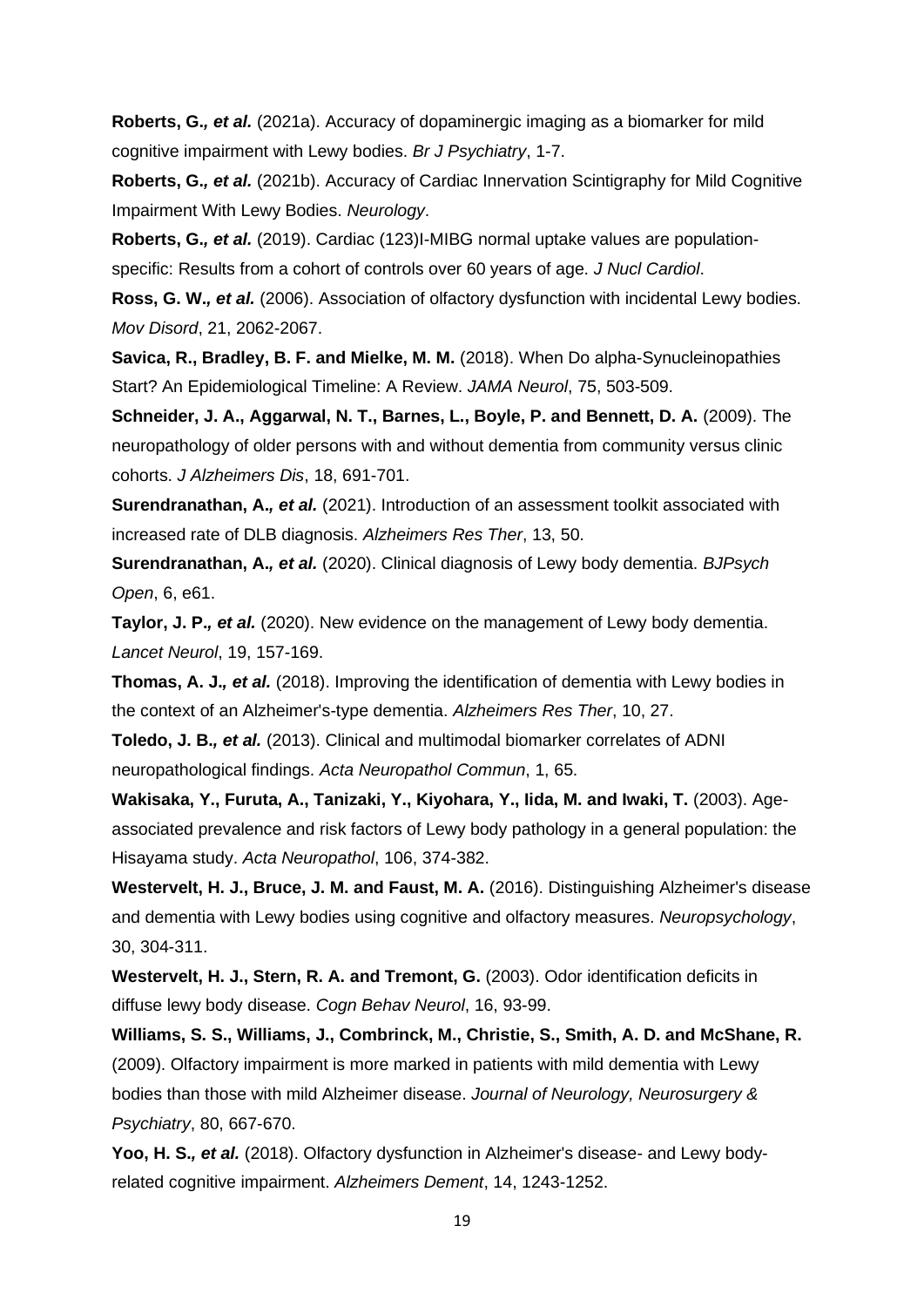**Yoon, J. H., Kim, M., Moon, S. Y., Yong, S. W. and Hong, J. M.** (2015). Olfactory function and neuropsychological profile to differentiate dementia with Lewy bodies from Alzheimer's disease in patients with mild cognitive impairment: A 5-year follow-up study. *J Neurol Sci*, 355, 174-179.